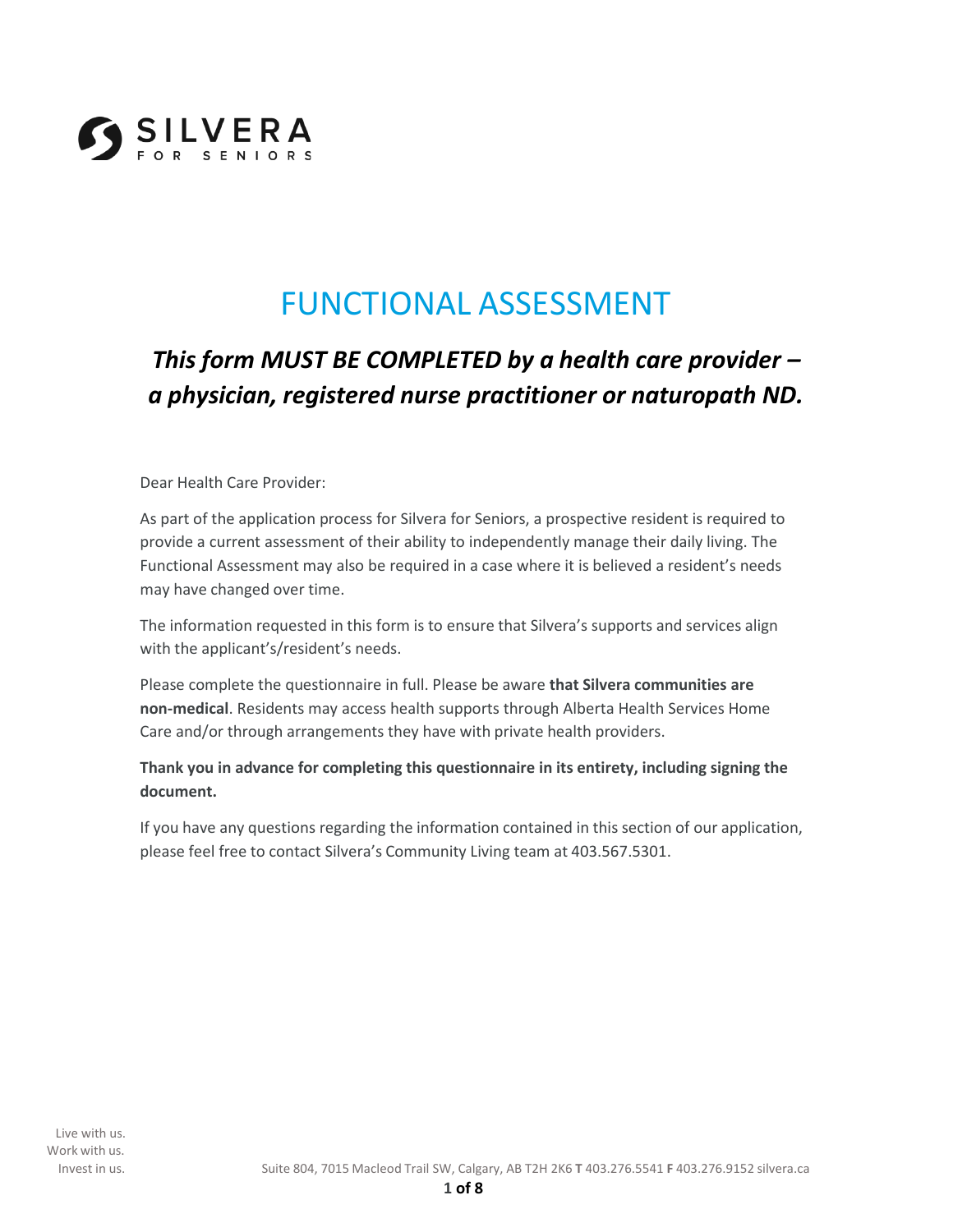### **PLEASE COMPLETE THIS PAGE**

### **Consent to the Disclosure of Individual Identifying Health Information (Health Authority)**

, authorize the attached Functional

#### **Applicant Name**

Assessment individually identifying myself to be disclosed by ,

#### **Physician's Name**

in accordance with section 34 of the Health Information Act, to Silvera for Seniors, for the following purpose(s): Application & Admission Process or Eligibility Reassessment: I understand that this information will be kept confidential and will be used only in my best interests for assessing my health and social needs, for planning services to meet those needs, and for determining appropriate housing for me. I understand that under section 58 of the Health Information Act (HIA), my express wishes must be considered and I have the right to indicate any portion of my health information that I wish to be kept confidential by my Physician/Nurse Practitioner and not disclosed to others.

I understand the risks and/or benefits that are associated with disclosing or not disclosing my information. I release Silvera for Seniors, its employees and agents, from all claims which may arise as a result of the release of the information. This authorization shall be valid during the time in which I am an applicant and/or resident with Silvera for Seniors at any of their facilities and may only be terminated at an earlier date by myself in writing.

I am aware that I have the right to revoke a release of information to the above noted persons or organizations at any time in writing to Silvera for Seniors.

#### **SIGN HERE** X

| Signature of Applicant      | Date                     |
|-----------------------------|--------------------------|
| <b>Signature of Witness</b> | Print Witness' Full Name |
|                             |                          |

|             | Please complete this section only if you would like to cancel your consent.                                                               |
|-------------|-------------------------------------------------------------------------------------------------------------------------------------------|
| ┙<br>CANCEI | , cancel this permission. I<br>understand that some action may have been taken prior to cancellation.<br>Applicant Signature:<br>Witness: |
|             | Date signed:<br>M                                                                                                                         |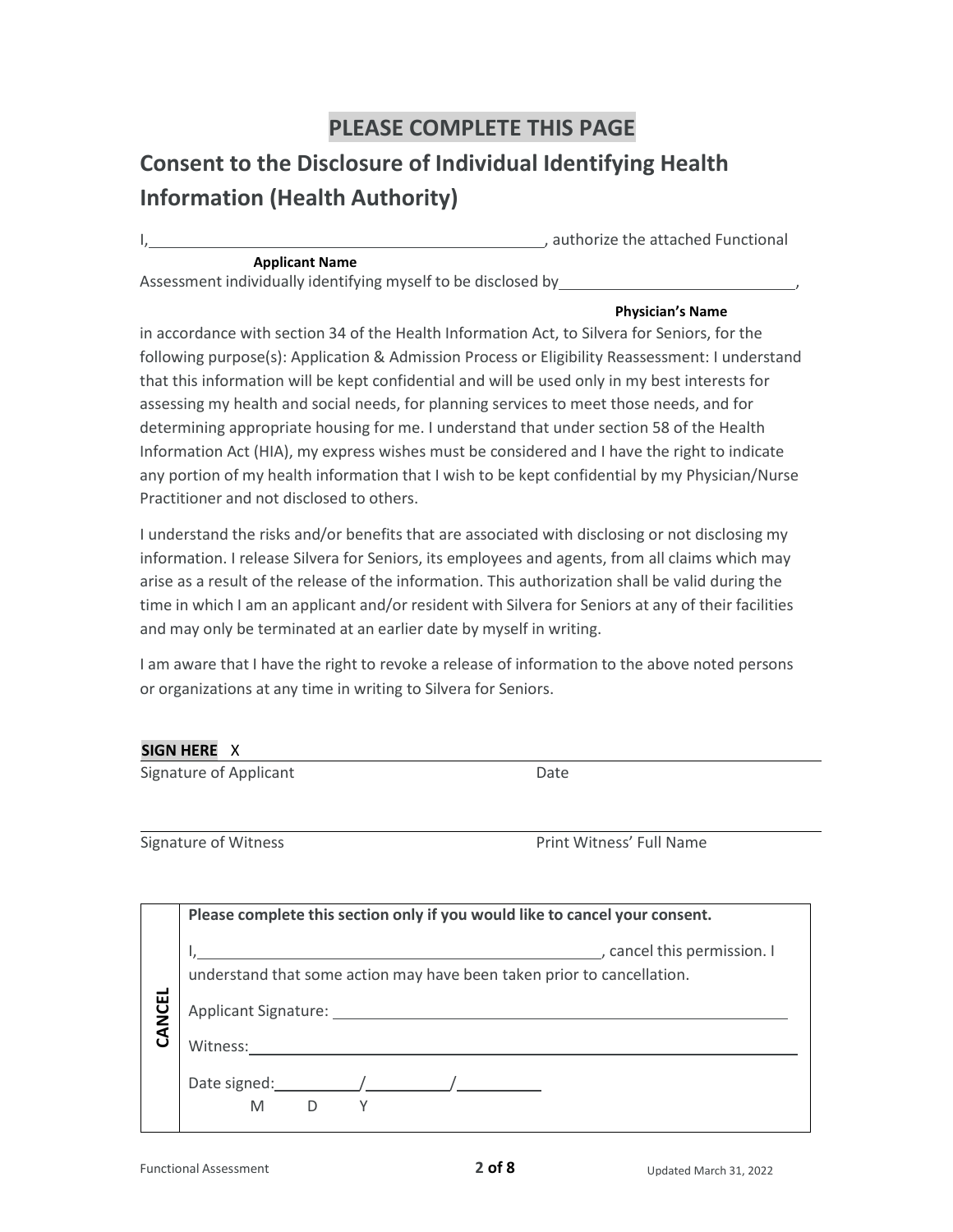| <b>Applicant/Resident Information (Please Print and Complete)</b>   |                     |
|---------------------------------------------------------------------|---------------------|
| Last Name:                                                          | First Name:         |
| Date of birth:                                                      | Phone #:            |
| <b>Current Address:</b>                                             |                     |
| <b>Health Care Provider Information (Please Print and Complete)</b> |                     |
| Last Name:                                                          | First Name:         |
| Clinic:                                                             | Phone #:            |
| Address:                                                            | License #:          |
| How long has the applicant been under your care?                    |                     |
| Does your patient have any respiratory concerns?                    | Yes $\square$<br>No |
| If yes, please explain                                              |                     |
|                                                                     |                     |
| Does your patient have any gastrointestinal concerns?               | Yes<br>No           |
| If yes, please explain                                              |                     |
|                                                                     |                     |
|                                                                     |                     |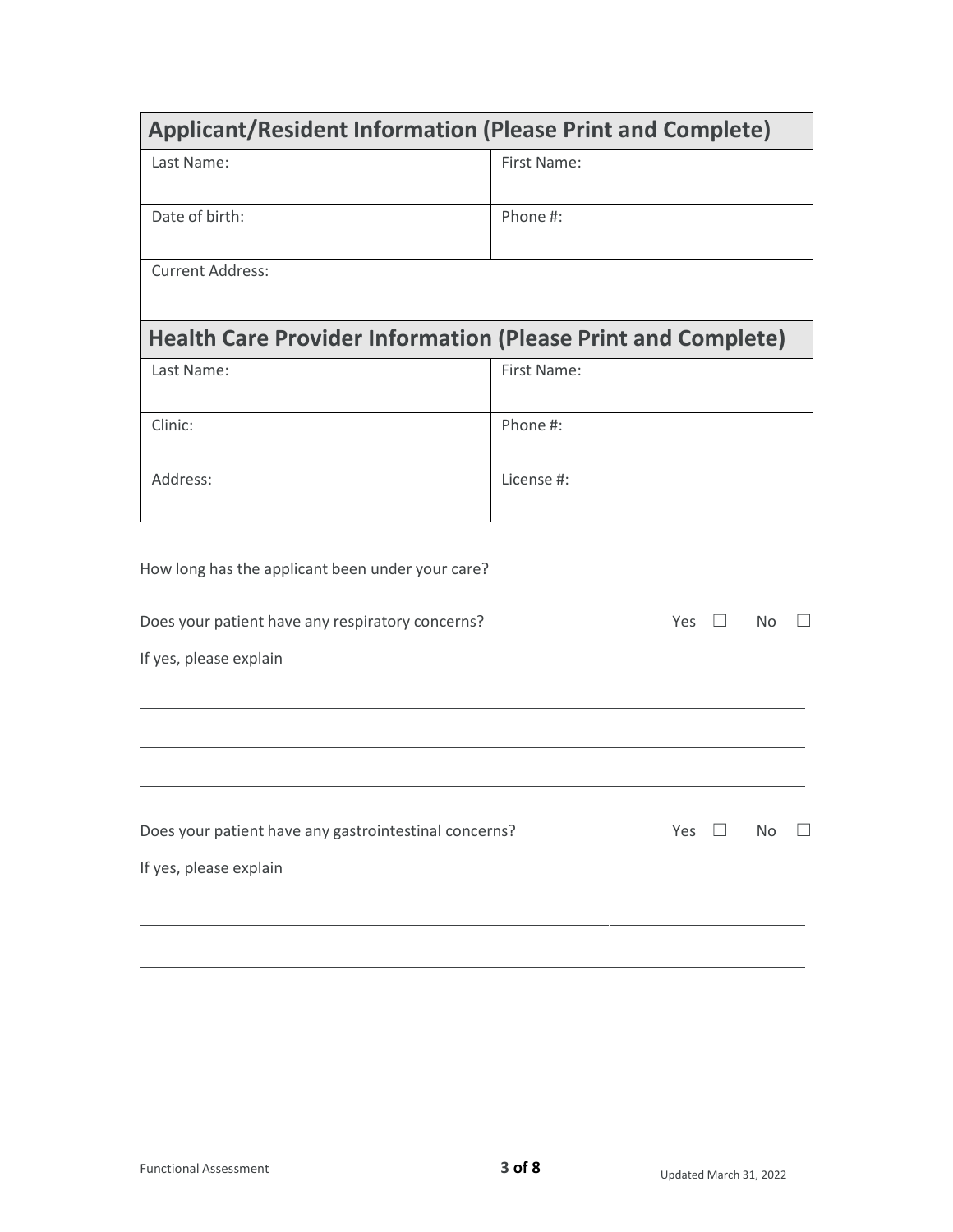| Does your patient have any urinary and/or bowel concerns?                                        | Yes |         | No        |  |
|--------------------------------------------------------------------------------------------------|-----|---------|-----------|--|
| If yes, please explain                                                                           |     |         |           |  |
|                                                                                                  |     |         |           |  |
|                                                                                                  |     |         |           |  |
|                                                                                                  |     |         |           |  |
| Does your patient have any history of addictions that impact their health?                       | Yes | $\perp$ | No        |  |
| If yes, please explain                                                                           |     |         |           |  |
|                                                                                                  |     |         |           |  |
|                                                                                                  |     |         |           |  |
| Any chronic diseases which may cause incapacitation to the point of specialized care in the near |     |         |           |  |
| future?                                                                                          | Yes |         | No        |  |
| If yes, please explain                                                                           |     |         |           |  |
|                                                                                                  |     |         |           |  |
|                                                                                                  |     |         |           |  |
| Has your patient been hospitalized for a chronic condition in the past six months?               |     |         |           |  |
|                                                                                                  | Yes | $\Box$  | <b>No</b> |  |
| If yes, please explain                                                                           |     |         |           |  |
|                                                                                                  |     |         |           |  |
|                                                                                                  |     |         |           |  |
|                                                                                                  |     |         |           |  |
|                                                                                                  |     |         |           |  |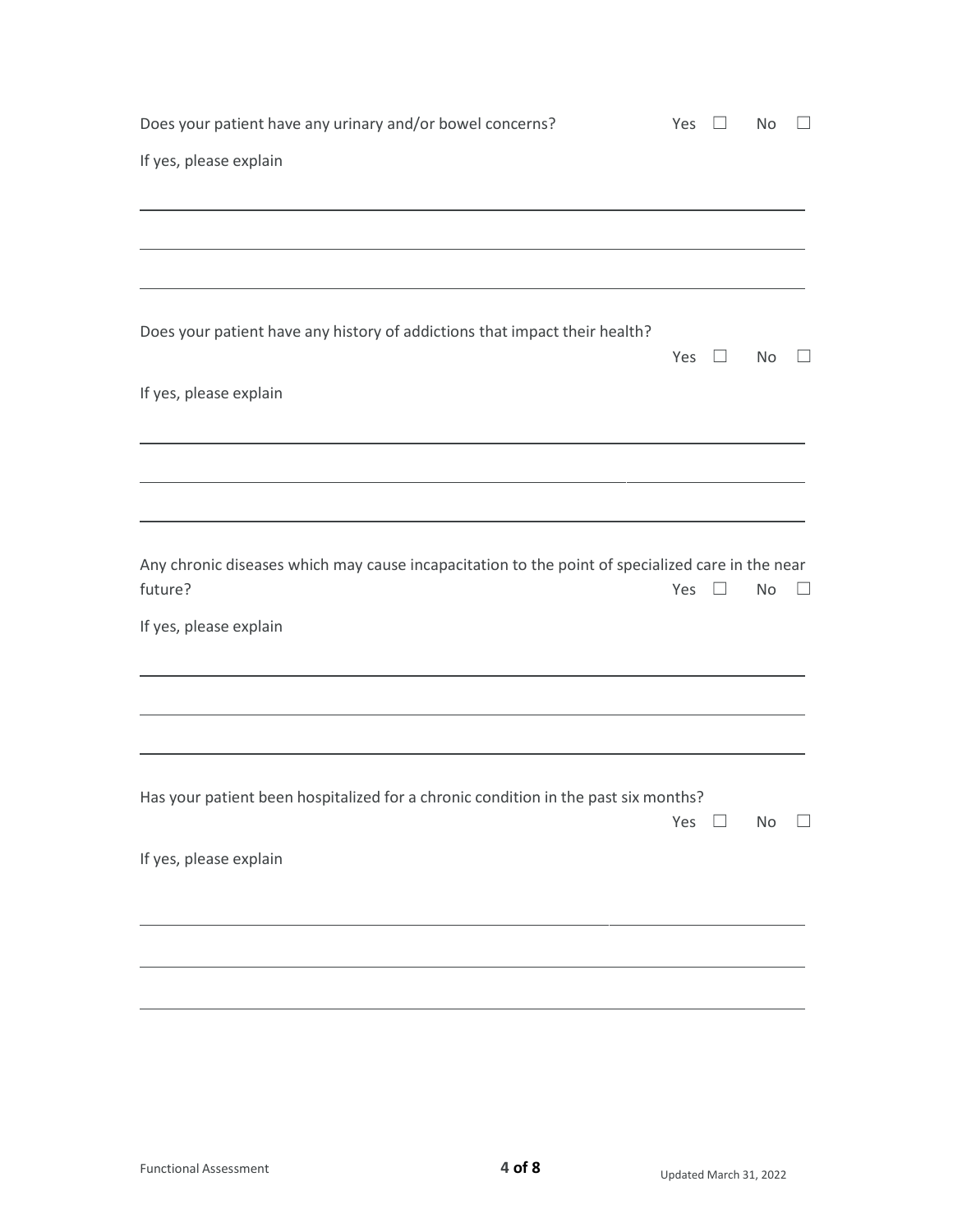| Does your patient have any communicable diseases that would jeopardize the health of other |                      |  |
|--------------------------------------------------------------------------------------------|----------------------|--|
| vulnerable seniors living in the building?                                                 | Yes $\Box$ No $\Box$ |  |

If yes, please explain

Known allergies that our housekeeping or dining services need to be made aware of? Does your patient have any dietary restrictions? (Please list)

| How is the patient's sight?                                                     | Good | Impaired        |       |              | Managed with vision aids |     |  |
|---------------------------------------------------------------------------------|------|-----------------|-------|--------------|--------------------------|-----|--|
| How is the patient's hearing?                                                   | Good | Impaired        |       | aids         | Managed with hearing     |     |  |
| How is the patient's speech?                                                    | Good | Impaired        |       | Managed with | supplementary aids       |     |  |
| Does the patient require any Aids to Daily Living?                              |      |                 |       |              | Yes                      | No  |  |
| If yes, please choose the most suitable:                                        |      | Cane<br>Scooter | Other | Walker       | Wheelchair               |     |  |
| Is the patient able to safely and accurately administer his/her own medication? |      |                 |       |              |                          |     |  |
|                                                                                 |      |                 |       |              | Yes                      | No. |  |
| Is the patient able to dress him/herself?                                       |      |                 |       |              | Yes                      | No  |  |
|                                                                                 |      |                 |       |              |                          |     |  |

Is the patient able to bathe/shower unassisted? Yes □ No □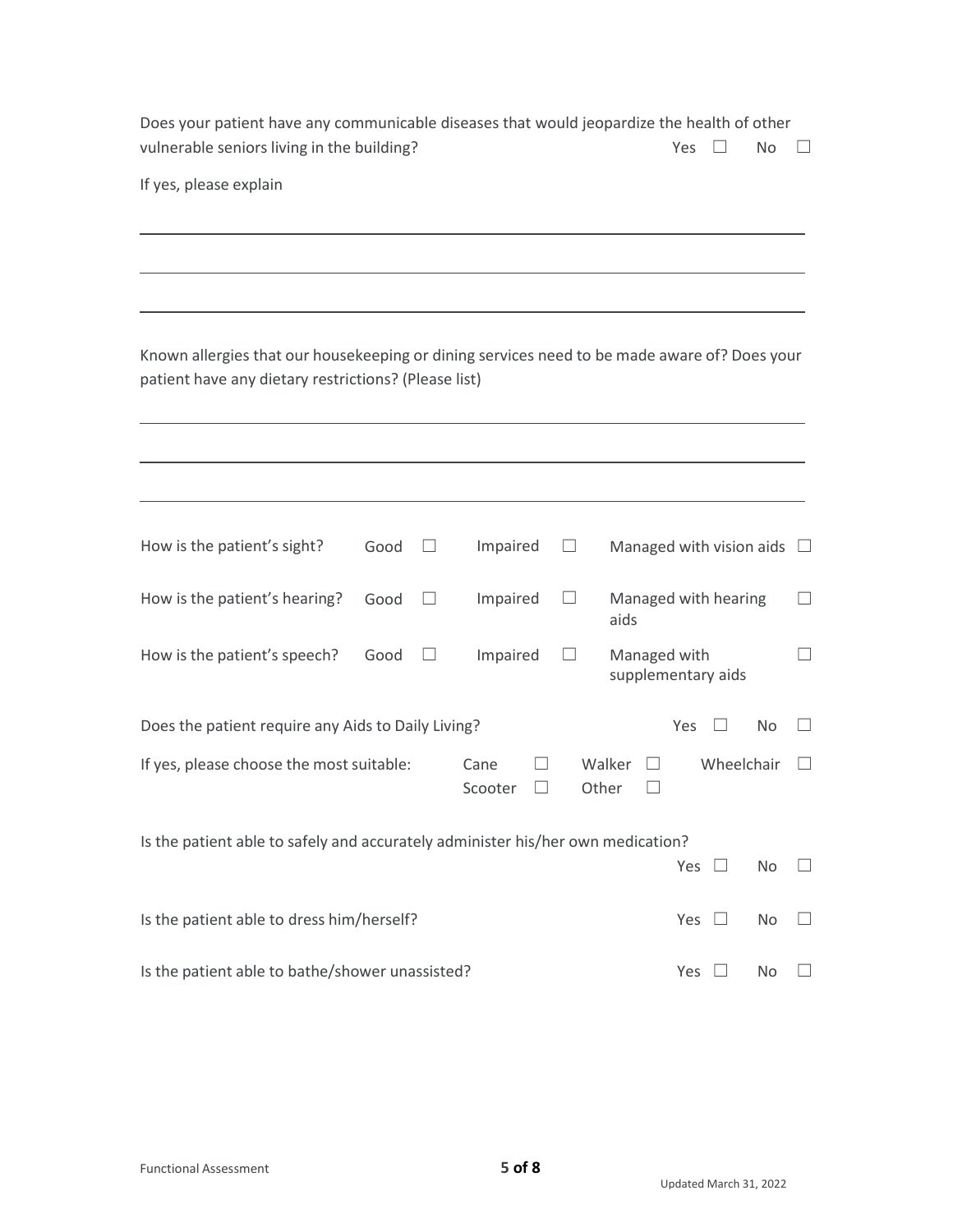| Is the patient known to have a history of falls?                                                                                                                    | Yes | $\Box$ | <b>No</b> |  |
|---------------------------------------------------------------------------------------------------------------------------------------------------------------------|-----|--------|-----------|--|
| If yes, please explain                                                                                                                                              |     |        |           |  |
|                                                                                                                                                                     |     |        |           |  |
|                                                                                                                                                                     |     |        |           |  |
|                                                                                                                                                                     |     |        |           |  |
| Is the patient known to have occurrences of wandering or significant confusion? Yes $\Box$ No $\Box$                                                                |     |        |           |  |
| If yes, please explain                                                                                                                                              |     |        |           |  |
|                                                                                                                                                                     |     |        |           |  |
|                                                                                                                                                                     |     |        |           |  |
|                                                                                                                                                                     |     |        |           |  |
|                                                                                                                                                                     |     |        |           |  |
| Does the patient show any signs of memory loss?<br>If yes, please explain and ATTACH a copy of MMSE, MOCA, or SLUMS that was completed (within<br>the last 60 days) | Yes |        | No        |  |
|                                                                                                                                                                     |     |        |           |  |
|                                                                                                                                                                     |     |        |           |  |
| Has the patient been diagnosed with any mental health condition that may impair his/her ability<br>to manage independently at present or in the near future?        | Yes |        | <b>No</b> |  |
| If yes, please explain                                                                                                                                              |     |        |           |  |
|                                                                                                                                                                     |     |        |           |  |
|                                                                                                                                                                     |     |        |           |  |
|                                                                                                                                                                     |     |        |           |  |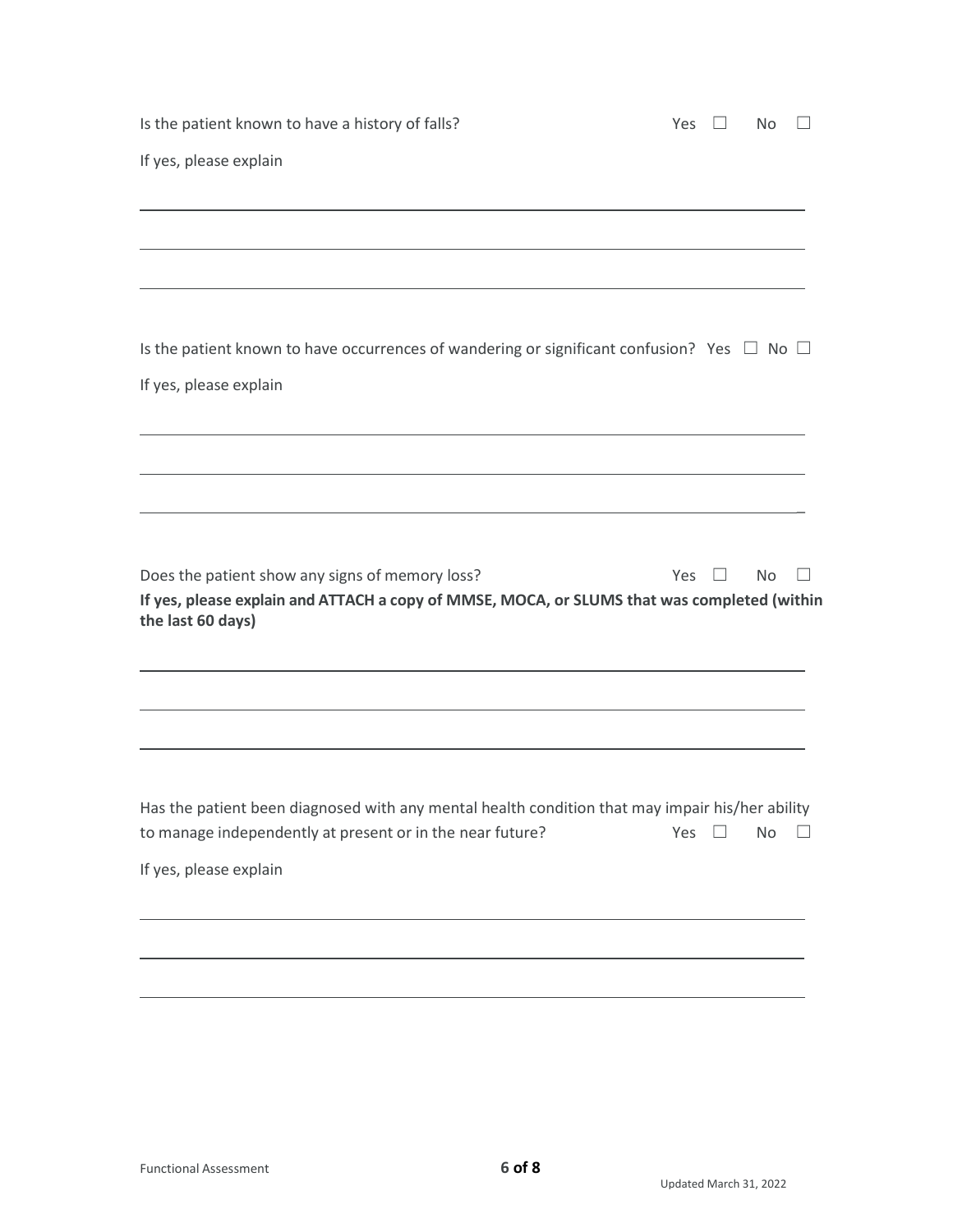| Has the patient been diagnosed with any physical condition that may impair his/her ability to<br>manage independently at present or in the near future? | Yes |                       | No |  |
|---------------------------------------------------------------------------------------------------------------------------------------------------------|-----|-----------------------|----|--|
| If yes, please explain                                                                                                                                  |     |                       |    |  |
|                                                                                                                                                         |     |                       |    |  |
|                                                                                                                                                         |     |                       |    |  |
|                                                                                                                                                         |     |                       |    |  |
| Is the patient currently receiving Home Care Support? Yes $\Box$ No $\Box$                                                                              |     | Not applicable $\Box$ |    |  |
| If yes, please explain                                                                                                                                  |     |                       |    |  |
|                                                                                                                                                         |     |                       |    |  |
|                                                                                                                                                         |     |                       |    |  |
|                                                                                                                                                         |     |                       |    |  |

#### **Housing Options at Silvera for Seniors**

Silvera offers a variety of housing options. **All housing options are non-medical; that is, Silvera does not employ health care workers. Residents may have scheduled home care support through AHS or a private provider.**

#### *Housing – Accommodation Only (self-contained seniors' apartment)*

Residents must be able to manage their daily needs and activities, including shopping, meal preparation, cleaning. There are no employees on site, although residents may have home care arrangements or other supports activated. Residents can access maintenance on call 24 hours/day and can access a Community Manager or Resident Support Coordinator (social worker) on business days. Is this patient capable of functioning independently in this setting?

Yes □ No □

If no, please explain